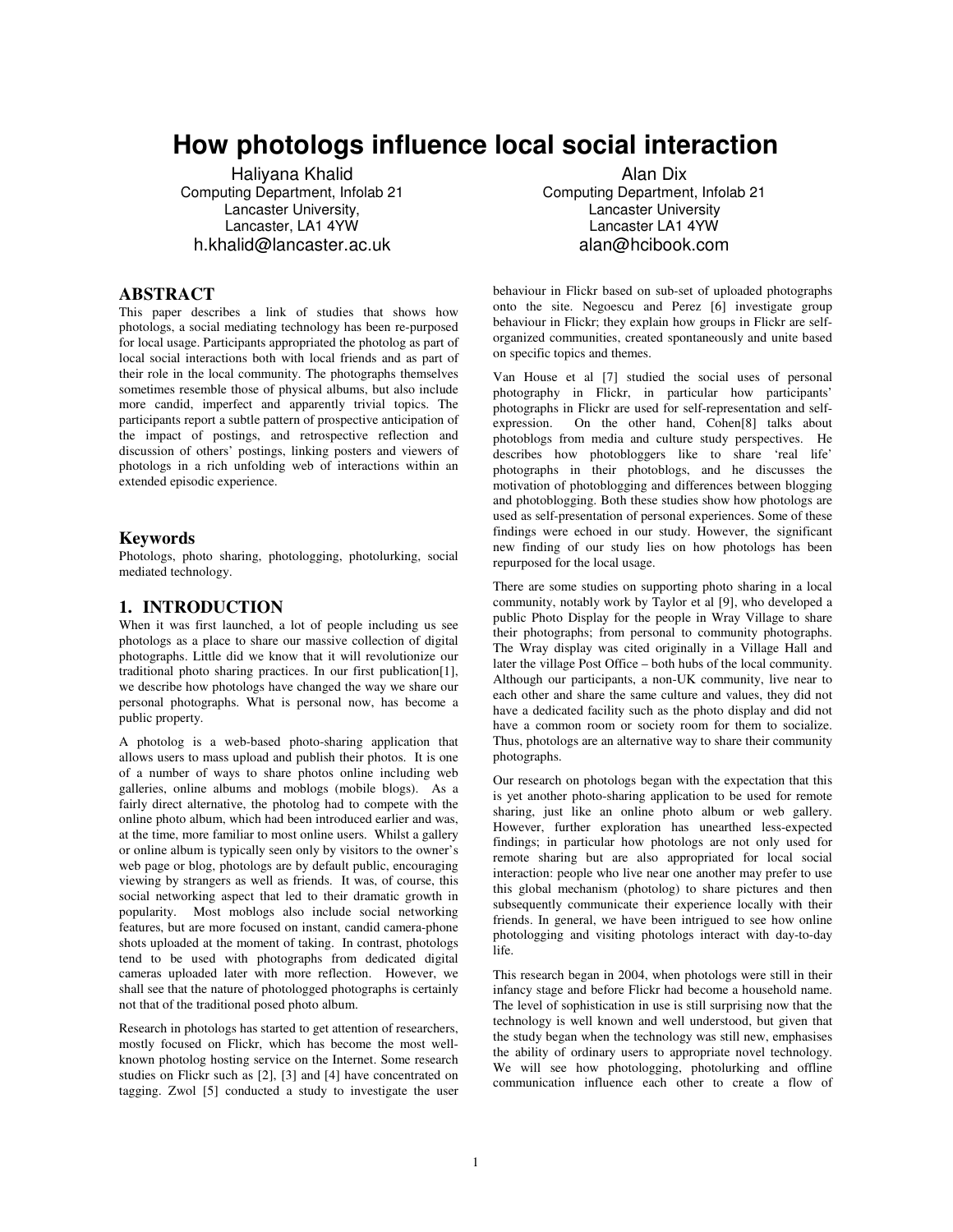experience of photo sharing so that interacting with photologs becomes the stimulus for social interaction of a local group. Rich emotions, memories and personal curiosity are brought into local groups to form a co-experience [10] of photo sharing.

Photologs represent part of social mediated technologies which are now heavily used in our daily life. Photo sharing practice is revolutionized. However, after several years on the Internet, some people begin to argue its purpose. Is the social web like photologs designed for global network or is it for private cliques? This question was delivered by Shyong and Churchill [11] in their paper regarding some social web application such as Flickr. Our exploratory research has provided some answers to this question. In this paper, we describe how photologs has been re-purposed for local usage.

### **2. THE STUDIES**

This research is exploratory in nature. The data for this research has been obtained from 5 different studies. This research employs multiple approaches in data collection technique and analysis. Data gathering methods include observation: both in the application and outside the settings. In addition, in-depth interviews, questionnaires and a survey have been used. This approach is similar to Kendall , where she studied how people construct their identity and self-presentation online [12]. The use of multiple data collection methods permitted triangulation of data to improve validity and to have a greater inference of the results. In the following section, we present each study and we explain the data collection method/s. We also highlight interesting findings for each study.

# **2.1 Study 1: Preliminary investigation of photologs**

Our work began with a preliminary investigation on photologs hosted by Fotopages. We noted its features, type of photographs shared on the sites, comments in the comments box and the interaction between users. Although there are some usability concerns with the application, it proves popular among people. We observed how online friendship was initiated. We also noted how some photologgers extended their online interaction to some social gatherings and vis-à-vis. We also noted the various types of photographs and photologs. This observation serves as groundwork for our subsequent studies.

# **2.2 Study 2: Photologgers, photologging and the content**

Study 2 seeks to understand why people use the application despite some concerns such as privacy issues, asynchronous communication and poor arrangement of photographs. All the participants came from the Malaysian community at Lancaster University. This was partly through convenience, but also because they are a group we expect would be using the photolog for its clear purpose of sharing with family and friends back in Malaysia. In order to allow an in-depth analysis, a small number of participants were sought. We restricted the study to those who had existing photologs, specifically from Fotopages as we knew this was used within the community. In all, we used 5 participants- all women, 4 of them single and one with a family. All were students at the university, but with different discipline backgrounds: one each from computing, management, and environmental science, and two from linguistics. All are originally from Malaysia and have been here to further their studies averaging 3.5 years in the UK. None of them know one another prior to coming to Lancaster. These participants are known as Zoë, Tina, Ruth, Molly and Emma for purpose of anonymity.

The Malaysian community at the university consists of students, spouses and children. Although this is a temporal community, the sense of community is very strong. Strong co-operation among the community can be seen through gatherings, welcoming new comers and assistance during illness. The degree of relationship among them varies. There are many private cliques in the group, normally formed based on common interests and age.

Participants were visited at their place. The home visits consisted of in-depth interviews and questionnaires. Apart from that, participants' photologs were observed prior and after the home visits to see types of photos that were posted. Photographs from their first posting (which varied between March and April) until August 2004 were quantified and analysed. During this period also, telephone conversations and emails were used to gain any further explanation from the participants. In March 2005, we revisited their photologs, this time to identify comments that they had received also from their first posting until August 2004.

Photologging consists of posting, browsing and commenting. Posting activity includes uploading photographs, writing narratives to describe the photographs and writing captions of the photographs. Most of the participants are occasional photologgers. They upload their photographs based on occasions and activities during moments of spare time. Not all of their photographs were shared publicly. They selected what they wanted andcould share with their audiences. Photos uploaded hence usually have to compromise between the photologger's own need and public reception. Some people even edited their photographs with Adobe Photoshop to make them more appealing, both to themselves and to the viewers of their photologs. Tina describes how she makes sure everyone in her photos looks nice. She wants everyone who looks at their photographs in her photolog to be happy. Participants are aware that they have been looked at as the service provides statistics to show the number of visitors to their photologs. Visitors may be their own friends from the local community, remote friends, online acquaintances or simply passers-by.

Realizing that anyone could watch the participants and judge or misjudge the photos, most of them exercise caution in selecting pictures to post. Zoë, for example, did not put pictures that have her in. Instead, she only posted pictures of her children and her friends. Tina describes how she has to comprise between her desire to share her holiday experience and being misjudged by some her friends back home. She explained:

*"My colleague happened to come across my Fotopages and let others see as well. And because all my photos look happy and always showing me going here and there, they asked me if I didn't do any work, so I've been thinking what they will say if I'm applying for extension. Now I am applying for study leave extension, so I don't want them to think that I'm only having fun around here."*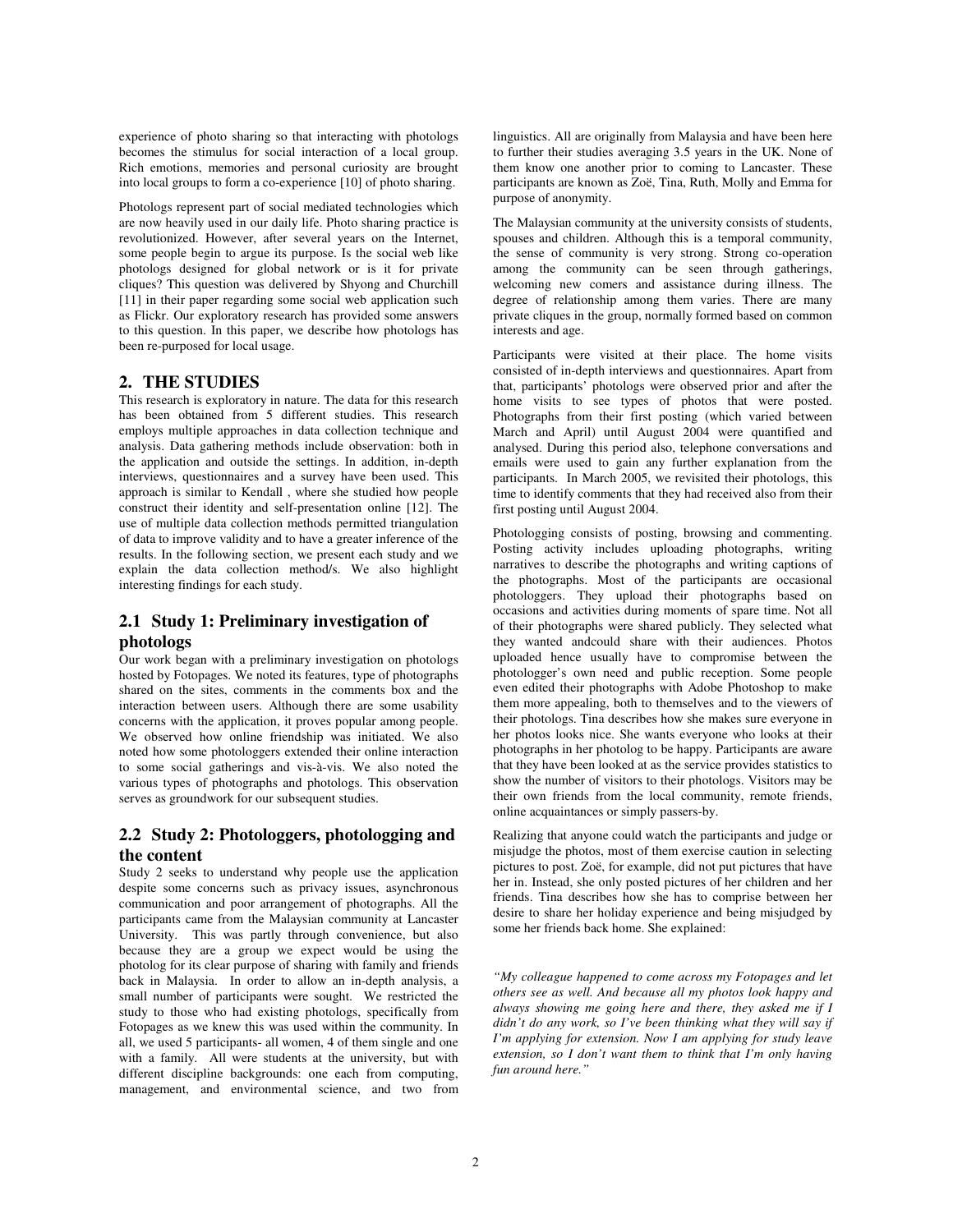Apart from posting, they also actively browse the photologs of others'; this could be their local friends, remote friends, families and even strangers. Although there are numerous photologs available, these participants select what they like to see. Their preferences differ from one another: some browse photologs that they know have good quality pictures and provide photography techniques; others prefer to look at photologs of strangers that were in the service homepage (usually among the 99 most popular in the service). However, our participants only look at photologs that are from their country or from the same culture. Zoë further responded on the following questions:-

#### *How often you browse through FP?*

*"Twice a month, before it was like everyday. But if someone like participant 5 tells me something exciting, I can go there everyday." (sic)* 

#### *How do you feel when you look at these people's photos?*

*"I feel horrible…sometimes the way they expose themselves, like sometimes they drink alcohol…I only look at Malays photolog not other races." (sic)* 

#### *Why don't you see the foreign?*

*"Because I know any outrageous behaviour that they put in their pictures is part of their culture. Whereas for Malays, like woowww!"(sic)* 

Her reaction reminds us of Barthes [13] theory on photography gaze. According to Barthes, when seeing a photograph, a viewer could experience a 'studium' or a 'punctum'. A 'studium' or informational and aesthetic value is available to anyone. However, a 'punctum' (a shock, thrill or emotion elicited by the photograph) is specific to the individual. He describes it as *"subtle beyond which is the source of the shock and thrill of the photograph as located in the viewer."*

#### *2.2.1 Their photographs*

The photographs from the participants' first posting until August 2004 were quantified and analysed. Most of the photographs are 'people' photographs: posed, candid and crowd. There are also a lot of self-posed pictures; where they took their own picture.

While targeted at anyone, from remote family members to local friends, in general, photologs are used for self-representation, for self-expression and to archive important events in their life. These photographs include birthdays, graduation, holidays, and mundane photographs of day-to-day life. Participants had been re-located to Lancaster temporarily to pursue their studies. Thus, living far away from their family members and close friends, they formed new groups, found new close friends, adapted to a new culture and learnt new interests. Apart from publishing important events and holiday pictures, participants shared photographs of their mundane day-to-day activities, for example going to class, their office layout, food that they eat and shoes that they wear.



Figure 1: Images of day-to-day life

These mundane activities and objects were also considered important and meaningful. For example, Molly, Ruth and Emma have all taken and posted photographs of bus number 2A, the bus they usually take to the university.



Figure 2: Riding the bus to class

This example illustrates how meanings change overtime: riding the number 2A was mundane at the time the photographs were taken but retrospectively, it will become something meaningful and valued when they return to their own country. Furthermore, the participants understand this dynamics sufficiently to record events and images that appear trivial at the time, but will become treasured memories.

As all the participants are away from the rest of their family, their photographs are used to show how they and their family progressed. Zoë, who is married, tends to focus more on her family photographs especially photographs of her children. Bourdieu [14] pointed out that the emergence of child photographs was indicative of the important role children play in the modern family.

Many of Zoë photographs showed obvious landmarks and events in her children's development: birthdays, friends and their interaction with parents. However, apart from these happy moments, photos of being grumpy, angry, fights and illnesses were also shared. This is somewhat different from the traditional photo album, where we tend to share only good experiences and try to hide the unpleasant.

#### *2.2.2 Comments received by the participants*

We looked at comments received by the participants too. There are many studies done on photologs, mostly concentrated on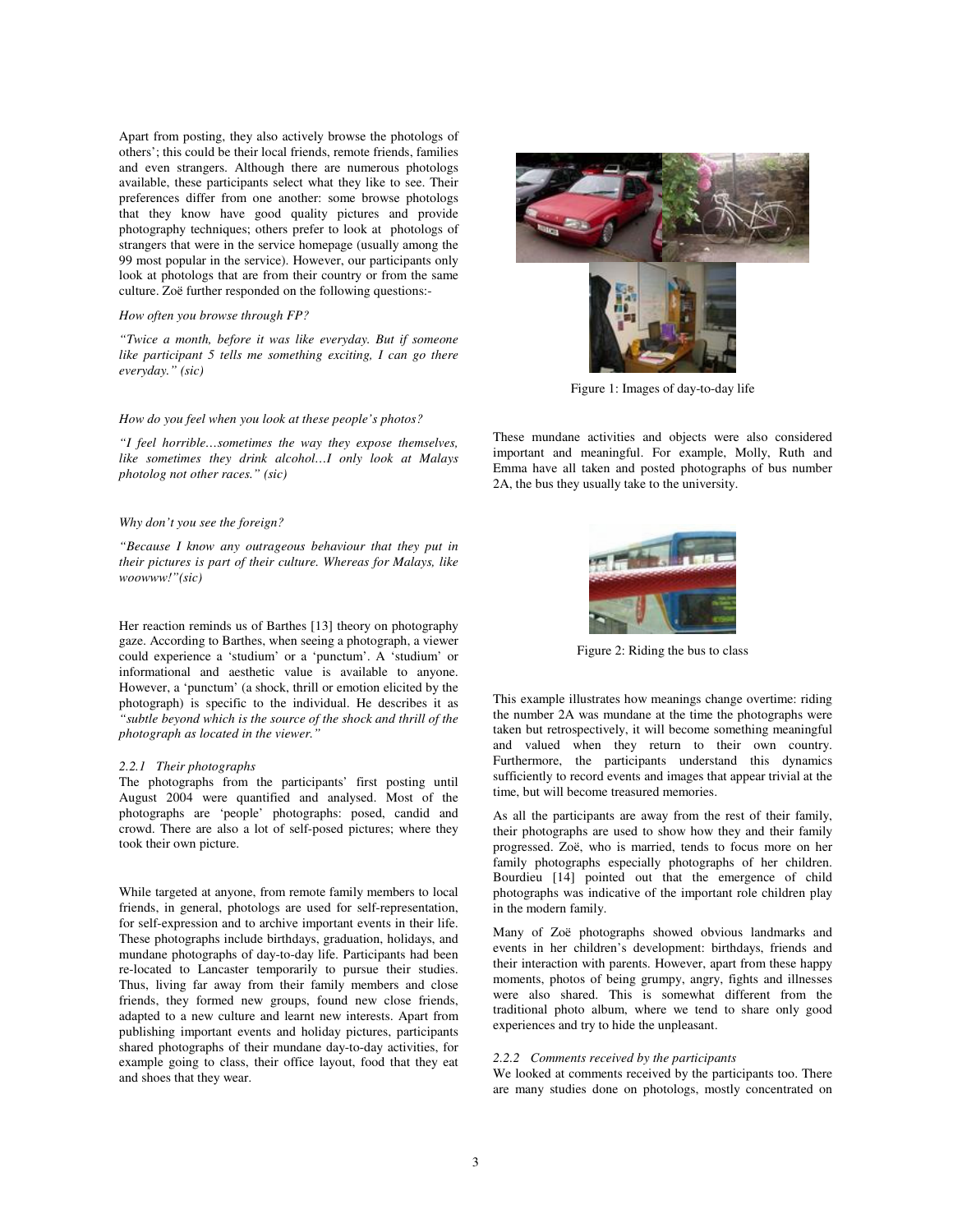photographs and tagging. So far, little is known about comments in photologs. In our preliminary investigation, we apprehend that comments are part of the social content in photologs. Comments in photologs tell us about people who visit the photologs and their relationship with the photologgers. Comments also tell us about the kind of interaction that happens on the site. Thus, knowledge about comments and their contributors is essential in order to complete our exploratory research. Overall there were 142 comments collected. We used content analysis to define the types of comments received by the participants. Content analysis is usually use in qualitative study to examine documents, text and interviews. In this study, content analysis is used to describe the communication, the poster and their relationship with the photolog owner.

We categorized the contributor of the comments into 7 groups; local friends, remote friends, strangers, online acquaintances, remote family members, local family and owner of the photolog itself. Comments collected were mostly given by remote friends with 39.4%. Owners of the photolog are the second highest with 26.7%. Local friends is the third highest category with 28 comments. The least comments received by the photologgers were from family members with 1.4%.

Comments written in the discussion box are usually short somewhat like instant messaging. We categorized comments received by them into 6 categories: humour and teasing, inquiry, Information and explanation, reflecting and remembering, inspiration and complimentary, motivation and support. 33 from 142 comments collected were humour and teasing. Teasing and jokes usually were posted by local friends. We also noticed that, humour and teasing were given to certain friends which are close to them. Inquiries are usually about the content of the photographs. Most explanation was given by the owner of the photologs. Photolog owner will reply to any inquiries, mediate jokes and gives announcements. A photologger acts as a moderator in her photolog.

We observed how people exchanged compliments and motivate each other to produce nice pictures. This type of comments was usually given by online acquaintances and remote friends. This is not surprising as this is one way (by giving good remarks) for people to start online friendship. Some of the comments were given to recognize the photography talent that the photologgers have. Strangers and remote friends usually contributed to such comments. *'Keep up the good work'*, *'nice photos'* and *'awesome'* are some examples of praises that were given to them. Sometimes, it is interesting to see how some strangers can be so polite by complimenting something that they vaguely know about, but doing so to establish a friendship. For instance they complimented about the food that they never tasted or they complimented a place that they never visited.

#### *2.2.3 Who is the photologgers?*

The participants in study 2 are all women. This could be seen as a limitation to the study. However, it can also be seen as an interesting issue to be considered. At the time the study was conducted, there were 51 students and 15 spouses in the local community. Of these 14 have photologs, but of these 14 photologs, 13 are kept by women. This has raised an interesting issue. Are women the photokeepers and is photologging a female activity?

This might be a little surprising given the connection conventionally assumed between men, photography and computer technology. However, it may be that gendered attitude towards perceived role and social comfort overrides gendered attitude towards computer technology. Historically, women are perceived as the photokeeper of a family. According to Spence [15], women always keep and maintain photo albums, keeping photographs in small boxes and frames, and writing on the backs of photographs. Thus, it is not surprising to see the number of women exceed the number of men when it comes to archiving their personal memory and sharing it in photologs. However, it is interesting to see that some women are more open in sharing their personal memory with public audiences. It may be because the joy of social comfort overrides the fear of privacy.

This study involves a number of people from a specific community and undoubtedly some of the behaviour is due to the particular cultural, religious and social environment. For example, the avoidance of images of alcohol drinking is related to Islamic practice and the importance of community support to their ex patria status. However, other aspects stroke chords that transcend cultural boundaries: the use of photologs as a topic for local discussion, whilst unexpected, once seen is reminiscent of ageless gossiping round the village well and more current shared interest in celebrities' lives. Even the more culturally-specific points highlight general issues: conflicting notions of acceptable behaviour and imagery in open global systems, the needs of local but not neighbourhood subcommunities who may have no physical base, and the problems of a dislocated professional diasporas in our global digital economies.

Another aspect that is worth to highlight here is about the people in photologs. Although, photologs is a public place, it is apparent from the findings that the discussion box is dominated by people who are in the close circle with the owner. This is to show how photologs works for private cliques although it promotes and is intended for mass networking and global community. Although some strangers visit the site regularly, they stay at the edge and do not participate, and if they do, it is minimal. This insight echoed our photologgers' visiting experience. They always remain silent when visiting some strangers' photologs. This finding provokes some questions: whether it is the technical incapability of the application to support the need of certain people or is it the personality of the people that limits their own interaction?

## **2.3 Study 3: Sharing photographs using MSN Messenger in a local settings**

Study 3 was conducted as a comparison to study 2. In the previous study, during interviews, we noticed how participants were excited when discussing certain photographs. They also told us how they used other technologies such as instant messaging to communicate their photologging experience.

In this study, we wanted to see how people are sharing photographs using synchronous communication in a local setting. Participants in the study used MSN Messenger for sharing their photographs. We wanted to understand how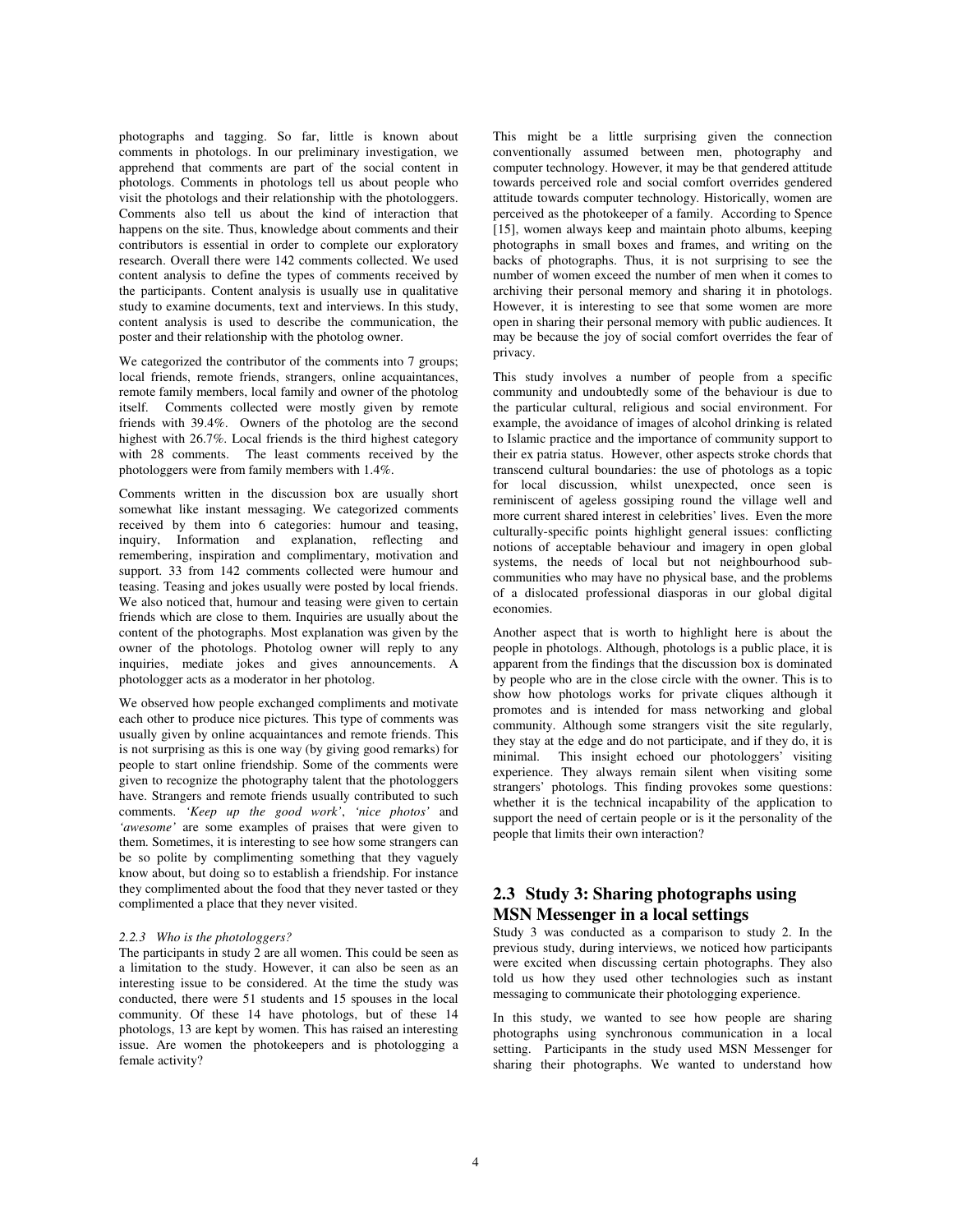photographic content can provoke user emotions and entice discussion. We used video camera to record the experiment.

In this study, participants discuss more about 'people' pictures as opposed to 'non-people' pictures. We see this experiment as a private interaction. However, the participants thought otherwise. They were aware that are they being watched and recorded, thus they are conscious of what they shared. One participant was observed to pull out a photograph which she thought will jeopardize her privacy. The photograph was intended to be shared with her next door friend (another participant) but not with the researcher. We also noticed participants were doing some screening of their photographs before sharing them. In this study also, we highlight the immediacy or spontaneity in photo sharing. Although immediacy or spontaneity might not be the requirement for remote sharing (as in photologs), some studies for example in [10, 11] have shown people using other medium to receive affective response. Our studies also (study 2 and 5) have identified the need to share instantly from using remote application (photologs).

Although instant messaging is a synchronous communication and support immediacy as oppose to photologs, the response is not always immediate. There are few seconds if not minutes to receive response from the other end; be it because of the application or the users were occupied with something else. Participants found this silence as disruptive to the flow of the conversation thus shouting to the other end for immediate response. Overall, just like our previous studies, this pilot study has identified photo sharing as highly relationship specific, a self-presentation, contain some elements of surprise which requires immediacy for sharing.

### **2.4 Study 4: A public domestic photography**

A survey to see types of photographs posted by other photologgers was conducted later. This was done to strengthen our findings in study 1, 2 and 3. Photologs were chosen from the same service provider as previous studies. Random photologs were chosen and type of photographs posted was analysed and quantified. Permission was asked from photolog owners when we found the need to download photographs from their photologs. 255 photologs from Fotopages were visited and 4864 photographs were collected from the photologs. There are some concerns with the number of photologs observed and photographs collected given the population in Fotopages. The small number was due to the problem of accessing the service at the time this study was conducted.

The combination of people and non-people makes photologs differ from traditional photo album, which keeps mainly 'people' photographs. The other thing that makes photologs different from traditional photo album is it stores many selfposed photographs. People re-purposed their photologs for various means. From the data, more photologs represent traditional photo album. It stores more domestic photographs that include family photographs and close friends. Other photologs act as a business parlour, travelog, recipe hub and exhibit arts and abstracts.

Photologs also published other people's images; people who are not related to the photographer or the photologger. This is the case with some business-photologgers who take pictures of others' personal important events such as weddings. Although their main purpose is to exhibit and promote their work, implicitly, these business-photologgers act as digital archivers for their customers. Visitors will not only see how good the photologgers' work is, but at the same time remember details of the content of the photographs. As well as the workmanship that inspired the visitors, so did the event.

There are some photologs dedicated to non-people photographs; artists who display their art work or photologs that have an entry entirely on non-people subject like food. Most photologs combine both non-people and, people type of photographs to represent the photologgers memorable and meaningful experiences. Photologging is for today but photologs can be about tomorrow as described by Ms E in her photolog:

"*…..Anyway, this is for the sake of our family's memories. It is my intention to make this FP<sup>1</sup> to be our family's diary. When Dania and Danish grow up or when we are not around anymore, they can browse through this site. If we used photo album, our photographs might get old and lost. So hopefully our photos in FP will last until the children gets older…*" [16]

### **2.5 Study 5: Photolurking**

We expand our exploratory research by emphasizing on photolurking; behaviour of visiting but not commenting online whilst actively discussing what people have seen and remembered with their friends outside the 'space'. Snowball sampling strategy was used to recruit participants for this study. We recruited people from the community that we knew were engaged with photolurking. These participants are known as JN, FN, AZ, ZR, MD and AL for the purpose of anonymity. Indepth interviews were conducted at their home and at the end of the session, questionnaires were given. Emails and telephone were again used for follow-up. Some photologs that were mentioned by participants during the interviews were visited and observed.

In this study, the participants described their photolurking experience, their preferred photologs and their browsing strategies. They were attracted to certain strangers' photologs because of the photographs and the photologgers personality. People whom they perceived as warm, friendly and competent in photography are usually became their favourites. Some of the participants established a friendship with some photologgers that they admired. However, most of them did not participate in stranger photologs because of shyness, concern of their privacy, conscious about writing in the public and observing some photo sharing etiquette.

The participants also visited their local friends' photologs frequently because these photologs act as downloading points and gateways to other photologs. Most of them remain silent in these photologs too, if not, prefer to become anonymous in the comments box. In this private-public interaction, only the photologger and the commenter know each other.

Despite some sensational media exposure on photolurking, it is not entirely negative. Findings from this study, has suggested

 $\overline{a}$ 

<sup>1</sup> FP- Fotopages.com, http://www.fotopages.com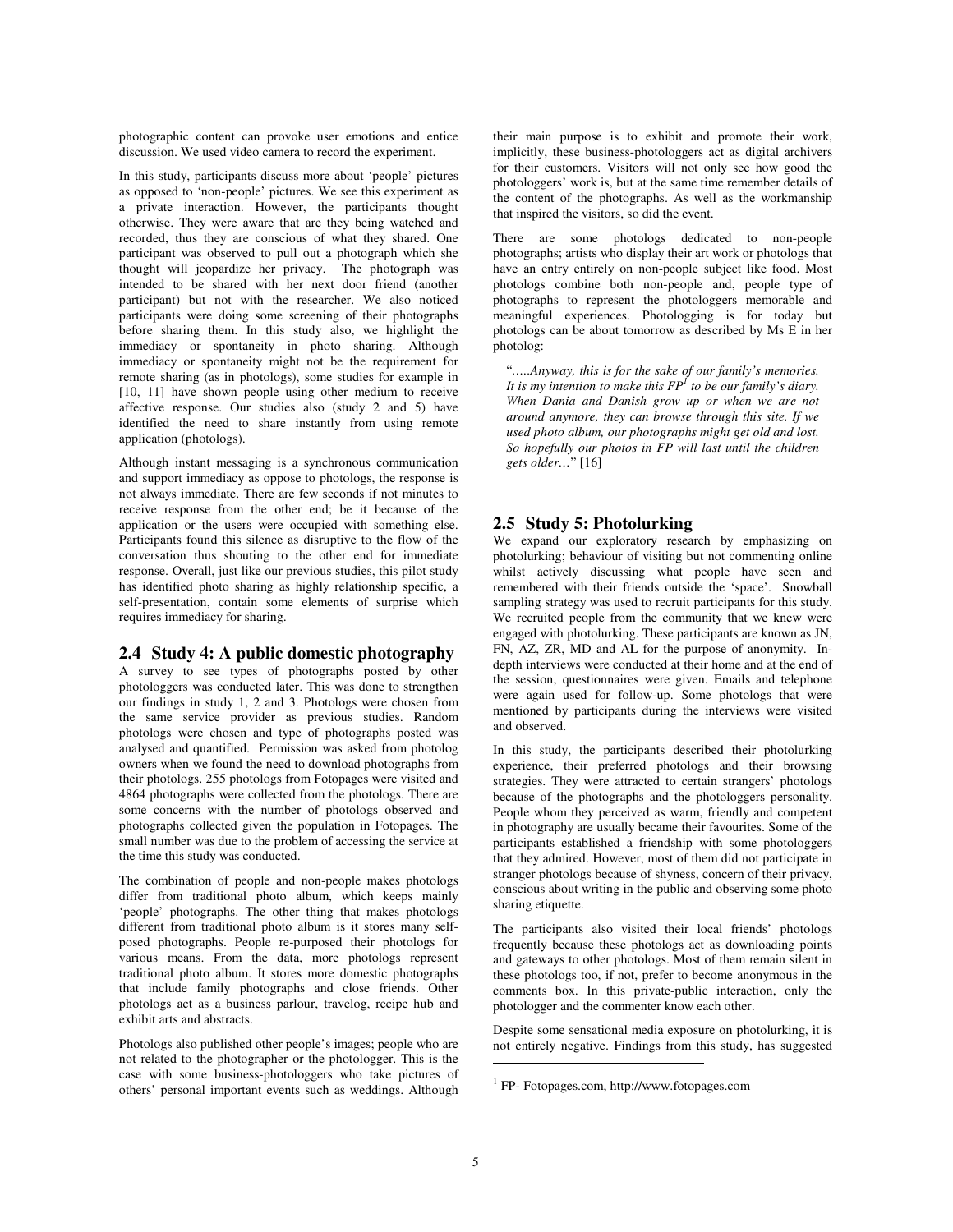the participants did not comments because of their personality traits, the publicness of the application and their photo sharing ethics. Participants felt happy when photolurking, found exschoolmates, established new friendship and learnt some skills such as cooking and photography.

Photolurking enliven local community interaction. Their dayto-day interaction includes discussing what they have seen in photologs. Gossips, facts and latest information were shared among people in the community. Some of them will visit photologs that their friends have recommended during the discussion. Photolurking can create spontaneous intriguing emotions that lead to ad-hoc gathering or discussion. For instance FN explained to us how one night she was browsing and suddenly found a celebrity photologs. This encounter really excites her because she did not expect to see a celebrity to share his photographs using the same platform like the rest of them. She immediately called all her friends in the block to her room. Everyone rushed in and they look at his photographs together. Giggling, talking and gossiping were made during and after the session. Later, everyone resumed to their room. Photolurking is similar to lurking in a way that it did not contributing or commenting to online community. However, photolurking does contribute to the success or fame of certain photologs, which will be discussed next.

#### *2.5.1 DIY photologs celebrity*

The idea of photolurking other people's photologs, looking at their photographs, engaging with them and talking about them has interesting consequences. Photolurking encourages some people to become a DIY celebrity. The term DIY celebrity or "Do-it-Yourself" celebrity was first used to describe the sensation caused by a website called "Jennicam". The web site published live photos from Jenni's room showing every aspect of her day-to-day life and thus including, most famously, occasional nudity. Jennicam is one of the many cam-girl websites that published their own content. According to Turner [17] cam girl websites like Jenni's constitute a form of DIY celebrity. He further explains:

*"…they create their own sites, generate their own content and they design their own performances of themselves. Also, most seem to accept that their celebrity depends upon maintaining their site popularity…."* 

In our study, we have seen how participants talked about some famous photologgers for instance SN. SN owns two photologs; one for his photojournalist-cum-wedding photography business and the other one are for his personal life. People refer to SN's photologs for photography techniques, to learn business tips and for leisure. Some people look for ideas for their own wedding. Earlier in this paper, some participants such as JN and AL explained how they like to visit SN's photolog to fantasize their own wedding.



**Figure 3: Wedding pictures by SN<sup>2</sup>**

So how do people know about SN? SN photolog, especially his wedding photolog, is always listed in the most famous photologs list. This ranking is given based on the number of visitors in a photolog. SN can know how many visitors have visited his photologs. He used his popularity to produce more quality content and attract more and more visitors and potential customers. From a small business, SN has landed many mega photography projects including main photographer for Royal Brunei Wedding. His supporters include his silent visitors who admire his work and dedication. People in this local community talked a lot about him; from his work, his appearance to his love life. They also discussed about comments received by SN including negatives feedback and some people's jealousy on his achievement.

### **3. INTERMISSION: DATA ANALYSIS**

Interviews were transcribed and translated. In much of our work, we left the quotation as it is, as to show the naturalness in the interaction. Photographs were analysed using visual methodologies which include descriptive and reflective analysis. We also used content analysis for photographs and comments. Coding was done several times. Data from all studies was combined to highlight interesting findings and we weaved them to form the 'bigger picture'. Studies that we have conducted so far are without its limitation. Nevertheless, we hope its findings will contribute to the understanding of the uses of social mediated technologies in people's lives.

### **4. THE BIGGER PICTURE**

This research has contributed to the knowledge of the social uses of social mediated technologies. We concentrated on photologs, which appear to be simply a means to share carefully chosen photographs with family and friends far away. And it really fit with the nature of the expat community; photologs can be a place to show their progress, to stay connected and maintained the relationship. However, the data tells us otherwise.

Although it is still used to share photographs with family and friends in their homelands, it is also heavily used to maintain relationship with the local community. It is used to show how the community progress, to show the people in the community and their relationship. It provides a place for the community to relax and reflect. Photographs play a role in enticing communication. The photographs also usually are a compromised between the need to self-exhibit and their audience's perception.

The publicness of photologs allows the participants to explore. The interaction now expands beyond the local and the known; it also includes the unknown. This diversity produces a string of interaction that flows to mediate their social life.

 $\overline{a}$ 

<sup>&</sup>lt;sup>2</sup> Published with permission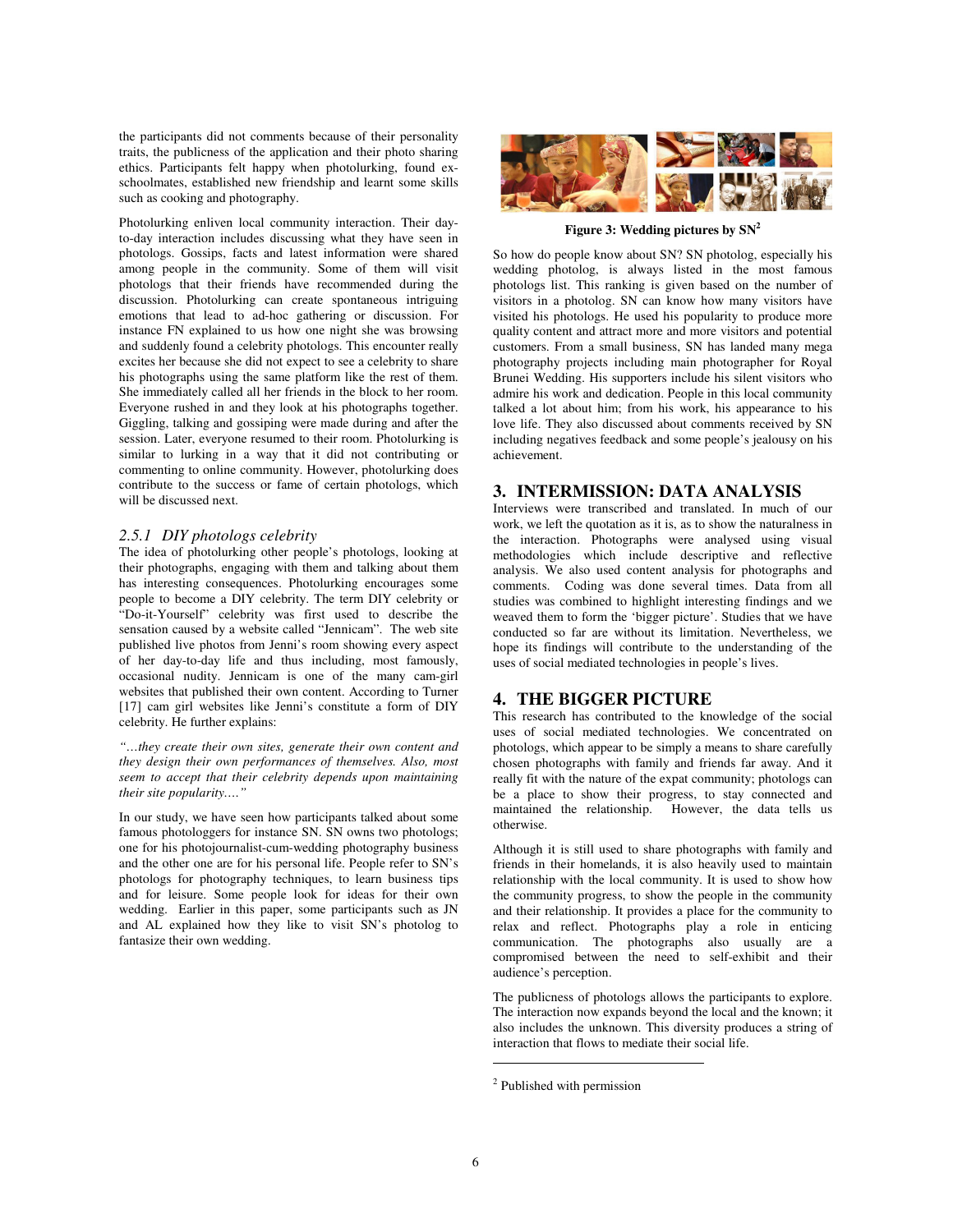### **4.1 An episodic experience**

We suggest photologging, photolurking and offline discussion as influencing each other to make the social interaction as ongoing and episodic. It is an episodic experience that flows from one point to another and influence other reactions and it flows again. We share our action and experience and these has influenced others' reaction. When one of the elements of the photolog stops, it does give effect to the flow of interaction involving photo sharing in the community as we will see later in this paper.



**Figure 4: The flow** 

In this research we have discussed the, often intense, emotional impact of posting or viewing an image. However, being a regular photologger (or photolurker) is not merely the accumulation of individual experiences of posting or viewing photographs; any more than being a football supporter is merely watching a match or applauding a goal. It is the way these individual experiences mutually influence and interrelate with one another that thread these disparate events into coherence.

In the case of photologging, we have seen that moment of online activity (posting, browsing, and commenting) and also offline activity (chatting, gossiping, photographing) feed into one another: images are posted, viewed, maybe commented upon. The poster can read the comments to see how many visitors to the photolog and obtain a sense of satisfaction … or even annoyance (fingerprints on the photo!). These events are linked retrospectively both through the technology as viewers browse already posted images, and through individual or social experience as photologs are discussed. They are also linked prospectively as photologgers envisage the impact of each image on their viewers, or as today's mundane images are preserved for the future. We have even seen second order reflection as viewers judge photologgers based on the perceived intention of the photologger!

Many of the methods and theories adopted for analyzing and designing user experience are focused on relatively short moments or periods of activity. For example, moments or periods of activity. Csikszentmihalyi's flow [18] is about intense engaging activity requiring, *inter alia*, focused attention, immediate feedback and a loss of sense of time – certainly exhibited during some of our participants individual interactions with photologs, but not applicable to the ongoing experience of *being* a photologger. McCarthy's and Wright's framework for analyzing experience[19] includes prospective and retrospective elements (anticipating, recounting), but is still focused on a single central 'experience'. Even Dix's deconstruction of the virtual crackers experience [20] whilst exemplified on an asynchronous social application still focuses on the interactions surrounding the single event of receiving a cracker. Chan's Social Interaction Design [21] foregrounds the flow of individual actions, and like our own studies points towards the need for a more comprehensive theoretical understanding.

#### **4.2 Migration and de-photologging**

What if one of the elements that we suggest stops? Will it give any consequences to social interaction of this community? Data collection for study 2 was completed in August 2004. Nevertheless we still keep contact with the participants. Casual conversation with them and their interaction in the community events or private gatherings were still noted by us. One of the things that interest us is how over sometime, these participants were either migrated to other photolog hosting services or stopped photologging-de-photologging.

In this subsection, we are not talking about a physical migration; where one moves from one place to another in a physical world. The geographer's defines migration as a change in the place of residence which necessitates movement[22]. In the virtual world, virtual migration is defined as online labour migration; where workers are based in one country to provide a direct service for customers in another part of the world[23]. For example a programmer sitting in India and working for a local firm and provide services in the United States.

However, our virtual migration should be seen distinguished from above definition. We are concerned about migration of the people from one service to another in the virtual world. As we have understood, the Internet is a big virtual 'geographical' space. It contains abundance of sites which are unique from each other. Take for example, a photolog hosting service. There are a number of photolog hosting services for example Flickr, Fotopages, Fotolog and Textamerica just to name a few. This number should also include social network application that provide photo sharing facilities like Friendster, MySpace, Facebook and Multiply. Each service named above provide unique features and resources to its user. Groups and community are formed in the site. When people decide to leave a site for another, it gives impact not only to them but also to their resources, their online interaction and their existing social networks. Just like in physical migration, migration from a site to another will involve restructuring groups, its relationship and the social interaction patterns.

In August 2004, Ruth (participant in study 2) moved to Flickr, a household name for photologs. Flickr was first introduced to the Web user in early 2004. Unlike Fotopages, Flickr offers better photo sharing features, in terms of uploading and downloading tools, quality of pictures displayed and page layout. These are some reasons for her migration to Flickr. However, we think that the motivation to move to another photolog hosting service extends beyond this. Just like physical migration, people migrate because they want to fulfil selfcompetence, self-actualization and fulfilling social support.

Ruth's migration to Flickr has divided the local community in terms of their preferred photolog application. Historically, most people in the community used Yahoo! album to share pictures with their friends and family. Then, when Tina started to use Fotopages, others such as Ruth, Molly, and Emma follow. Ruth's migration to Flickr has influenced others in the local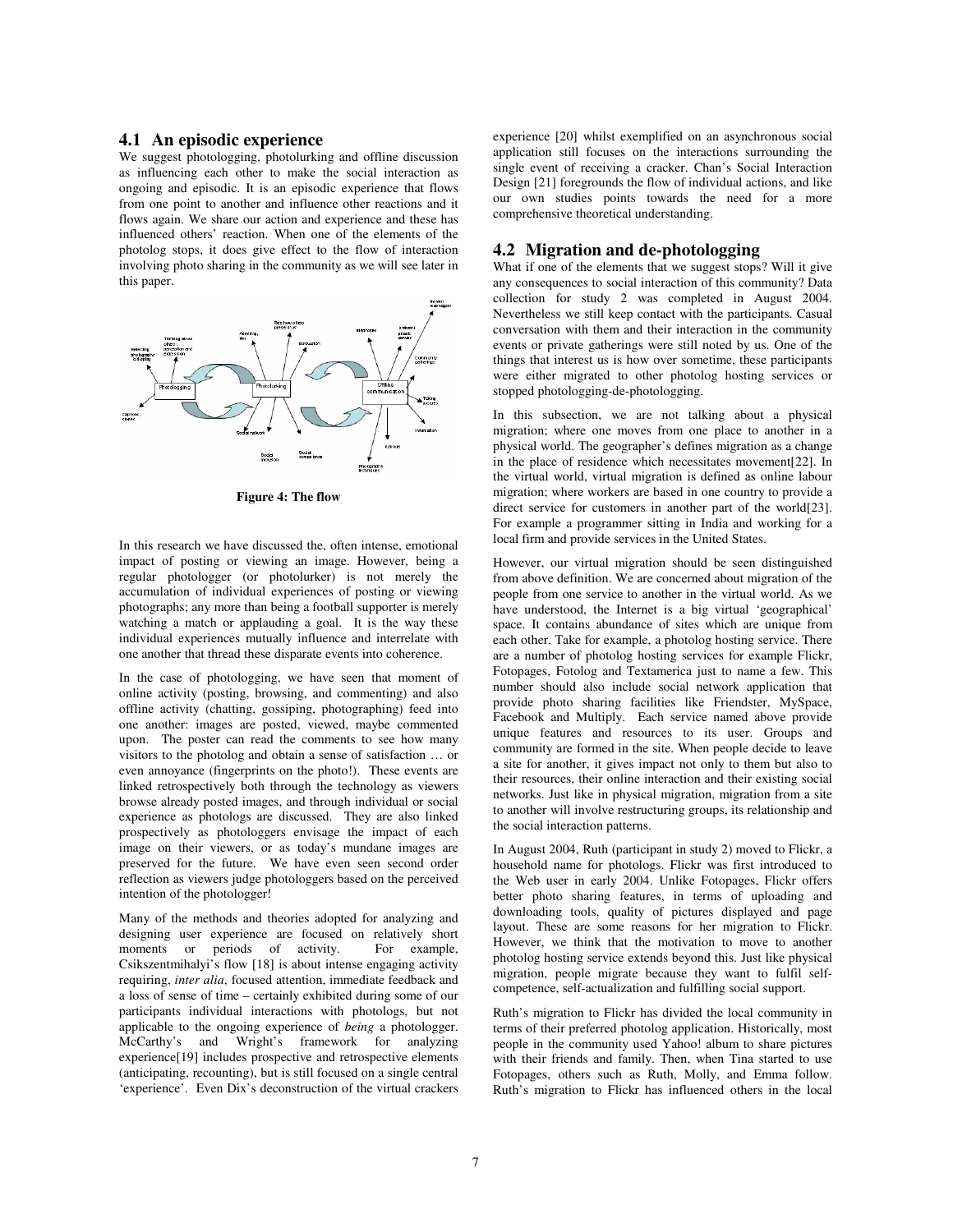group. Some of them moved to Flickr while some remain in Fotopages. People who remained say they are not willing to pay for the service. Although Flickr provides better service in terms of downloading, uploading tools etc. they come with a price. Their free account has limited features, almost similar to other online albums and photologs.

Molly followed Ruth's step but still maintained her Fotopages photolog. She mentioned to us how her photolog in Fotopages is for sharing her activities; holidays, community gatherings and progress. Her Flickr photolog was used to showcase her fine and abstract photographs. However, when she completed her studies and returned to her country, she completely migrated to Flickr. Her photolog in Fotopages was locked with password; allowing certain visitors to view them. Her Fotopages is her past and her Flickr is her present.

Most photologgers that participated in our research stopped photologging or de-photologging when they went back to their home country. Molly's entries are now minimal. This situation provokes some questions. Does this means participants don't have time to upload their photographs on the site? People take fewer photographs when their life is hectic, when they have problems and when they have less interesting activities to share. Or does this mean that the need to feed information for the local community has subsided? Perhaps, when there is no local community events there will be no responsibility and no excitement to share. Each of the participants has lead their own way, the sense of community that they used to have has now gone since everyone is back home. And the need to share with family is perhaps fulfilled using the same old traditional method of photo sharing.

How about the current community? Since the entire participant left, less and less people maintained their photologs. Some of them posted one entry and stopped. During gatherings, there were a lot of people taking photographs but they hardly uploaded the photographs in photologs. We hardly heard people talking about other strangers' photologgers now. And there is no excitement photolurking friends' photologs, waiting for current photographs to be uploaded. A lot of them now are using social network application especially Facebook to share their photographs. With almost similar features in terms of downloading and privacy, the application is no doubt getting attention by a lot of people. Furthermore, it is free. However, sharing photographs in Facebook could be highly audience specific (usually private cliques) and people need to have an account. Of course this is good especially in terms of privacy, but it is not suitable to feed the local community. Not everyone has a Facebook account. If they post their photographs of recent community events, the photographs are usually 'about them'. Details of others are often left-out. No candid snap-shots that show progress. Posting photographs in Facebook is more about telling their friends especially ex-schoolmates and excolleagues who usually live remotely about their recent activities. This is something missing from the previous photologgers in the community-where their photologging is both for them and the local community.

#### **5. CONCLUSION**

Much of the participants' photologging experience is as one might have expected: images of family and friends uploaded for the sake of those far away, with a strong element of selfpresentation in the selection and narration of images. However, this research has also revealed a richer web of interactions both on the web and with local friends and community. Like the netsavvy and bio-technically extended citizens of cyber punk, our more ordinary participants manage not only to inhabit digital and physical worlds, but also to seamlessly interrelate and enmesh them.

As web-based applications, photologs at first appear to be simply a means to share carefully chosen photographs with family, friends and strangers far away. However, we have seen how the photolog acts as a topic for local communication, about local friends, remote friends and total strangers, and how it is appropriated for supporting the local community with the photologgers enlisted as archivers and preservers of the community history. It is also used to record and publish the mundane, everyday and apparently trivial aspects of life, and yet for those moving between homes and countries and continuously decluttering en route, these may form their only tangible tokens for reminiscence in years to come.

The publicness of photologs invites photolurkers. Through greater understanding of the nature of and reasons for photolurking, we can start to consider ways in which systems can support better existing practices[24]. Furthermore, we have seen a picture of rich face-to-face and local interactions that relate to photologs and yet lie outside the formal photolog site itself; and so are in a position to consider whether new designs could allow remote friends to have similar experiences mediated by technology. In short, far from being a menace or at best social loafer, the photolurker is seen as being part of a rich and complex activity which contributes to both the digital world of the photolog and to the physical world of day-to-day friendship and community.

So, the photolog is a locus of duty: keeping family and friends up-to-date and uploading community photographs; a place of hazard: ensuring that the images we portray do not let us down or suggest that we are not working hard enough; a source of joy and recreation for photologgers selecting and reviewing their own photos, and viewers seeing them; and a resource for maintaining social relationships with those near and far. Understanding these interlinked moments of individual experience and social interaction appears to call for new ways of thinking about user experience that take into account the long-term use of social technologies.

This research offers niche example of the social uses of social mediating technology. It offers some methodologies in studying user experience in social application, which of course, is open to constructive comments. It also offers some challenges in constructing theoretical understanding and design development to support its continuity.

### **6. ACKNOWLEDGMENTS**

This research is partly funded by Peel Trust Studentship, Lancaster University. I would like to thank Sheena for proof reading this paper.

#### **7. REFERENCES**

1. Khalid, H. and A. Dix. *From selective indulgence to engagement: exploratory studies on photolurking*. in